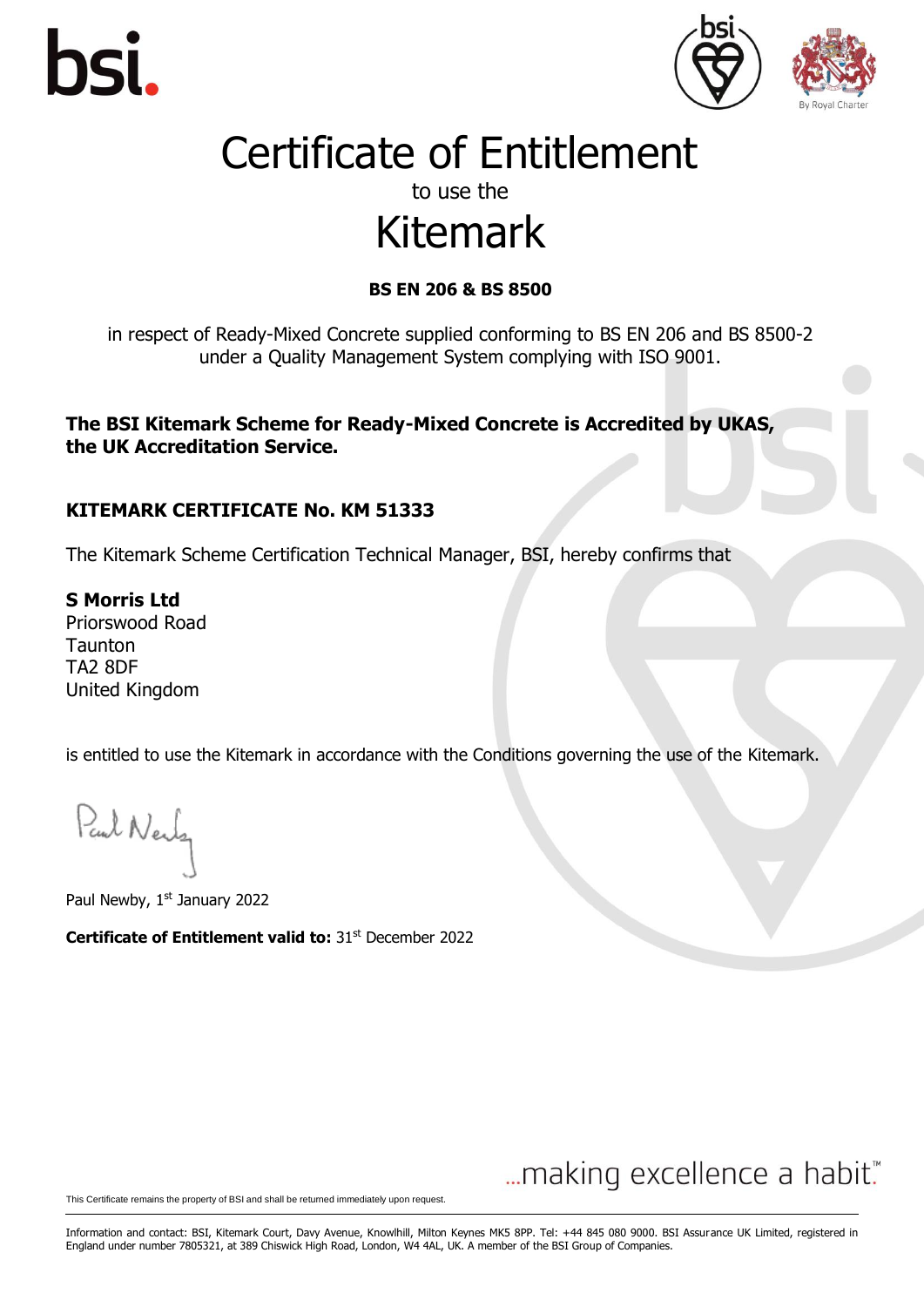





#### to use the

## Kitemark

#### **BS EN 206 & BS 8500**

in respect of Ready-Mixed Concrete supplied conforming to BS EN 206 and BS 8500-2 under a Quality Management System complying with ISO 9001.

**The BSI Kitemark Scheme for Ready-Mixed Concrete is Accredited by UKAS, the UK Accreditation Service.**

#### **KITEMARK CERTIFICATE No. KM 34547**

The Kitemark Scheme Certification Technical Manager, BSI, hereby confirms that

**S Morris Ltd** Gazelle Road Yeovil Somerset BA20 2PJ United Kingdom

is entitled to use the Kitemark in accordance with the Conditions governing the use of the Kitemark.

Paul Nerly

Paul Newby, 1st January 2022

**Certificate of Entitlement valid to: 31st December 2022** 

### ... making excellence a habit."

This Certificate remains the property of BSI and shall be returned immediately upon request.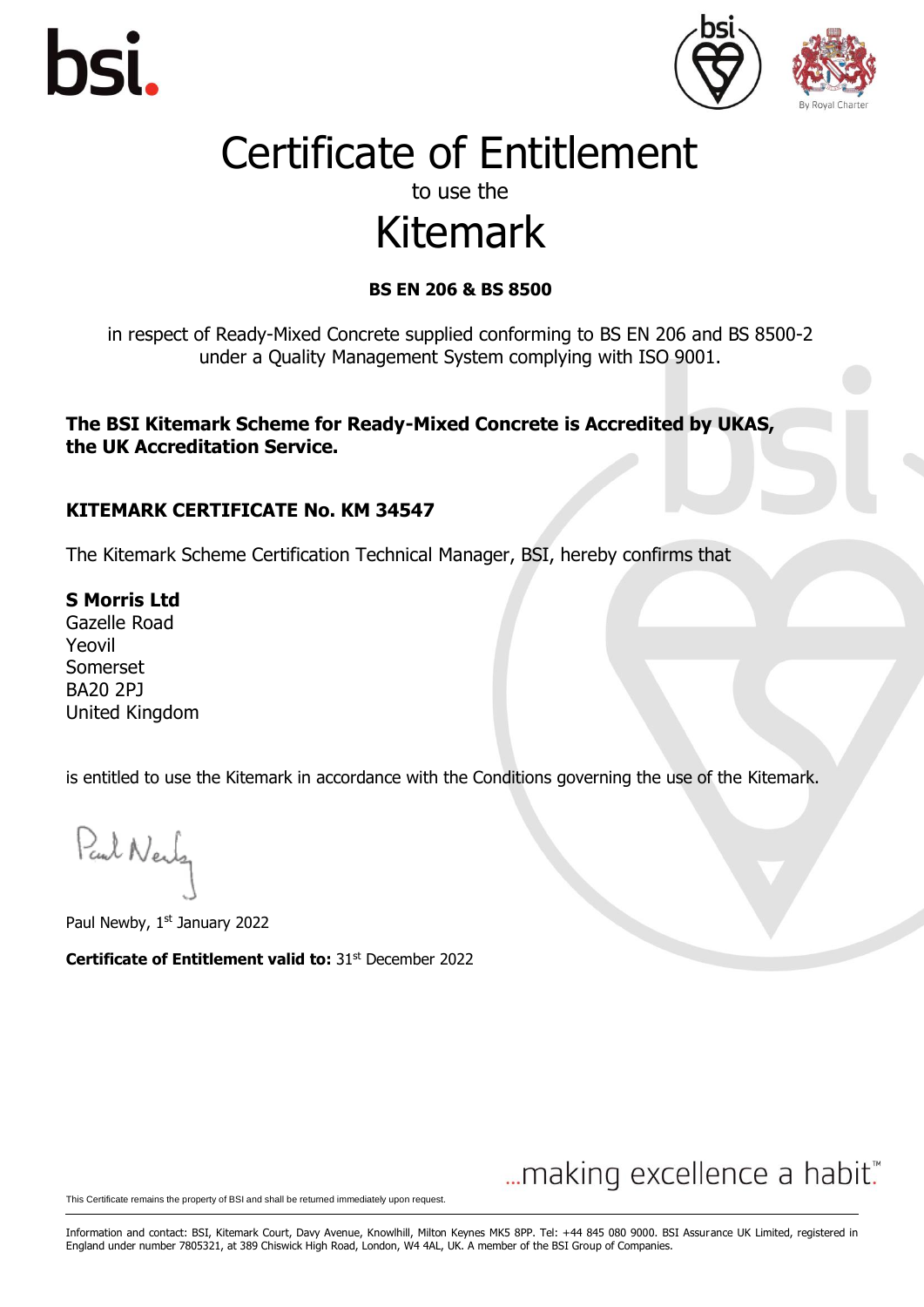





#### to use the

## Kitemark

#### **BS EN 206 & BS 8500**

in respect of Ready-Mixed Concrete supplied conforming to BS EN 206 and BS 8500-2 under a Quality Management System complying with ISO 9001.

**The BSI Kitemark Scheme for Ready-Mixed Concrete is Accredited by UKAS, the UK Accreditation Service.**

#### **KITEMARK CERTIFICATE No. KM 622027**

The Kitemark Scheme Certification Technical Manager, BSI, hereby confirms that

**S Morris Ltd** Solar Way

Amesbury **Salisbury** SP4 7SZ United Kingdom

is entitled to use the Kitemark in accordance with the Conditions governing the use of the Kitemark.

Paul Nerly

Paul Newby, 1st January 2022

**Certificate of Entitlement valid to: 31st December 2022** 

### ... making excellence a habit."

This Certificate remains the property of BSI and shall be returned immediately upon request.